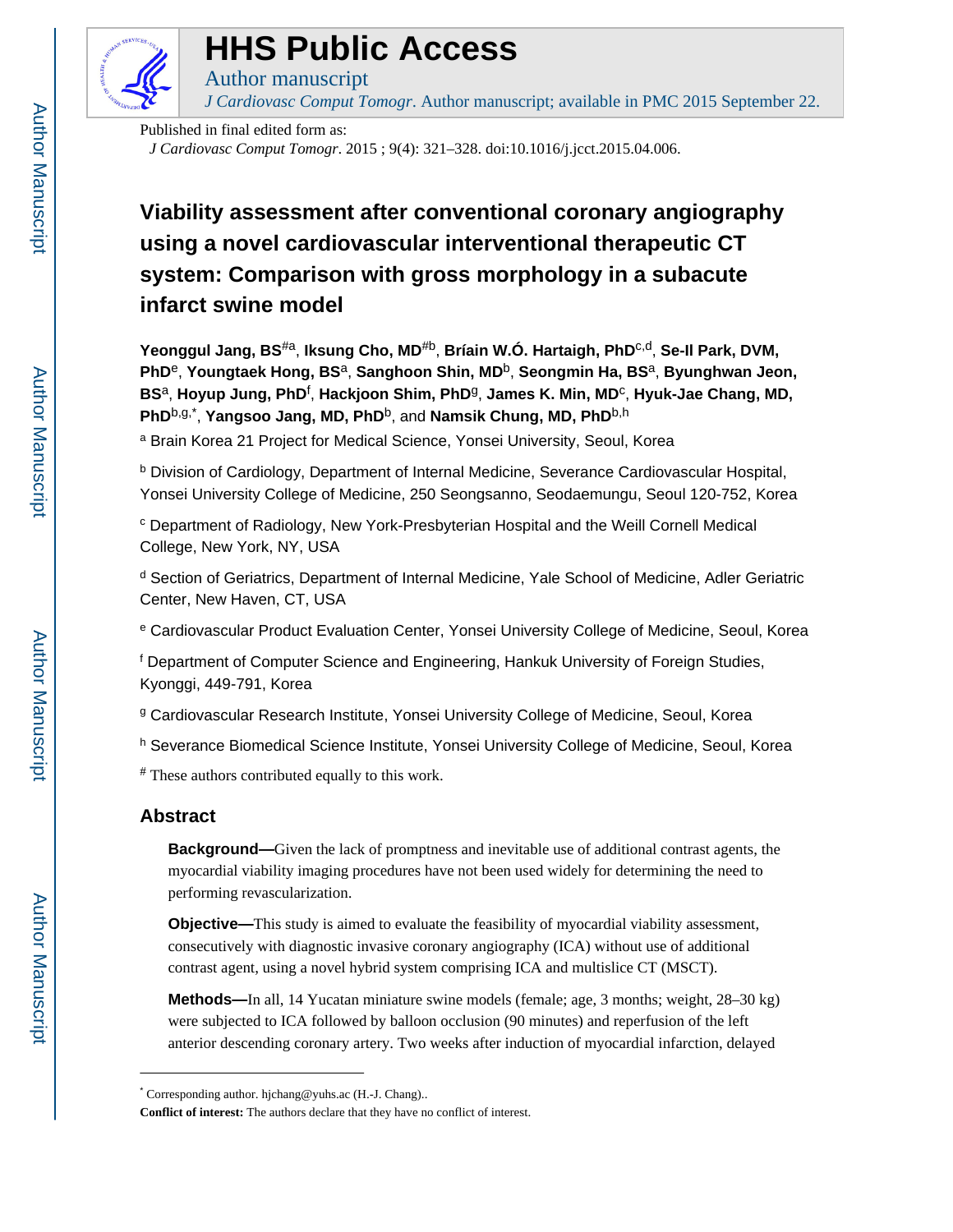hyperenhancement (DHE) images were obtained, using a novel combined machine comprising ICA and 320-channel MSCT scanner (Aquilion ONE, Toshiba), after 2, 5, 7, 10, 15, and 20 minutes after conventional ICA. The heart was sliced in 10-mm consecutive sections in the shortaxis plane and was embedded in a solution of 1% triphenyltetrazolium chloride (TTC). Infarct size was determined as TTC-negative areas as a percentage of total left ventricular area. On MSCT images, infarct size per slice was calculated by dividing the DHE area by the total slice area (%) and compared with histochemical analyses.

**Results—Serial MSCT** scans revealed a peak CT attenuation of the infarct area (222.5  $\pm$  36.5) Hounsfield units) with a maximum mean difference in CT attenuation between the infarct areas and normal myocardium of at 2 minutes after contrast injection  $(106.4; P$  for difference = 0.002). Furthermore, the percentage difference of infarct size by MSCT vs histopathologic specimen was significantly lower at 2 (8.5%  $\pm$  1.8%) and 5 minutes (9.5%  $\pm$  1.9%) than those after 7 minutes. Direct comparisons of slice-matched DHE area by MSCT demonstrated excellent correlation with TTC-derived infarct size  $(r = 0.952; P < .001)$ . Bland-Altman plots of the differences between DHE by MSCT and TTC-derived infarct measurements plotted against their means showed good agreement between the 2 methods.

**Conclusion—**The feasibility of myocardial viability assessment by DHE using MSCT after conventional ICA was proven in experimental models, and the optimal viability images were obtained after 2 to 5 minutes after the final intracoronary injection of contrast agent for conventional ICA.

#### **Keywords**

Multislice computed tomography; Myocardial viability; Myocardial contrast delayed; enhancement

#### **1. Introduction**

A dysfunctional myocardium can be characterized by 3 separate entities: stunning, hibernation, and scar.<sup>1,2</sup> Within this spectrum, the differentiation of scar from stunning or from hibernation is essential for future prognosis, as stunning and hibernating myocardium are considered reversible with appropriate revascularization treatment.<sup>3–5</sup> Various imaging modalities including stress echocardiography, single-photon emission CT, positron emission tomography, and magnetic resonance imaging (MRI) have been used to discriminate viable and nonviable myocardium.<sup>6,7</sup> Of these modalities, delayed hyperenhancement (DHE) imaging using MRI has been proven to be the most reliable in the detection of myocardial scar.<sup>8–11</sup> Given iodine-based contrast has similar kinetics to that based on gadolinium,<sup>12</sup> there has been some attempt in using multislice CT (MSCT) for DHE imaging.<sup>13,14</sup> Furthermore, MSCT has demonstrated excellent correlation with DHE of MRI and histopathologic specimens.<sup>15</sup> However, viability imaging of the myocardium has not been used extensively for determining the need to perform revascularization—primarily because viability imaging including MSCT cannot be performed simultaneously alongside invasive coronary angiography (ICA). As such, patients typically undergo coronary revascularization as a secondary procedure several days after undergoing viability imaging, which can be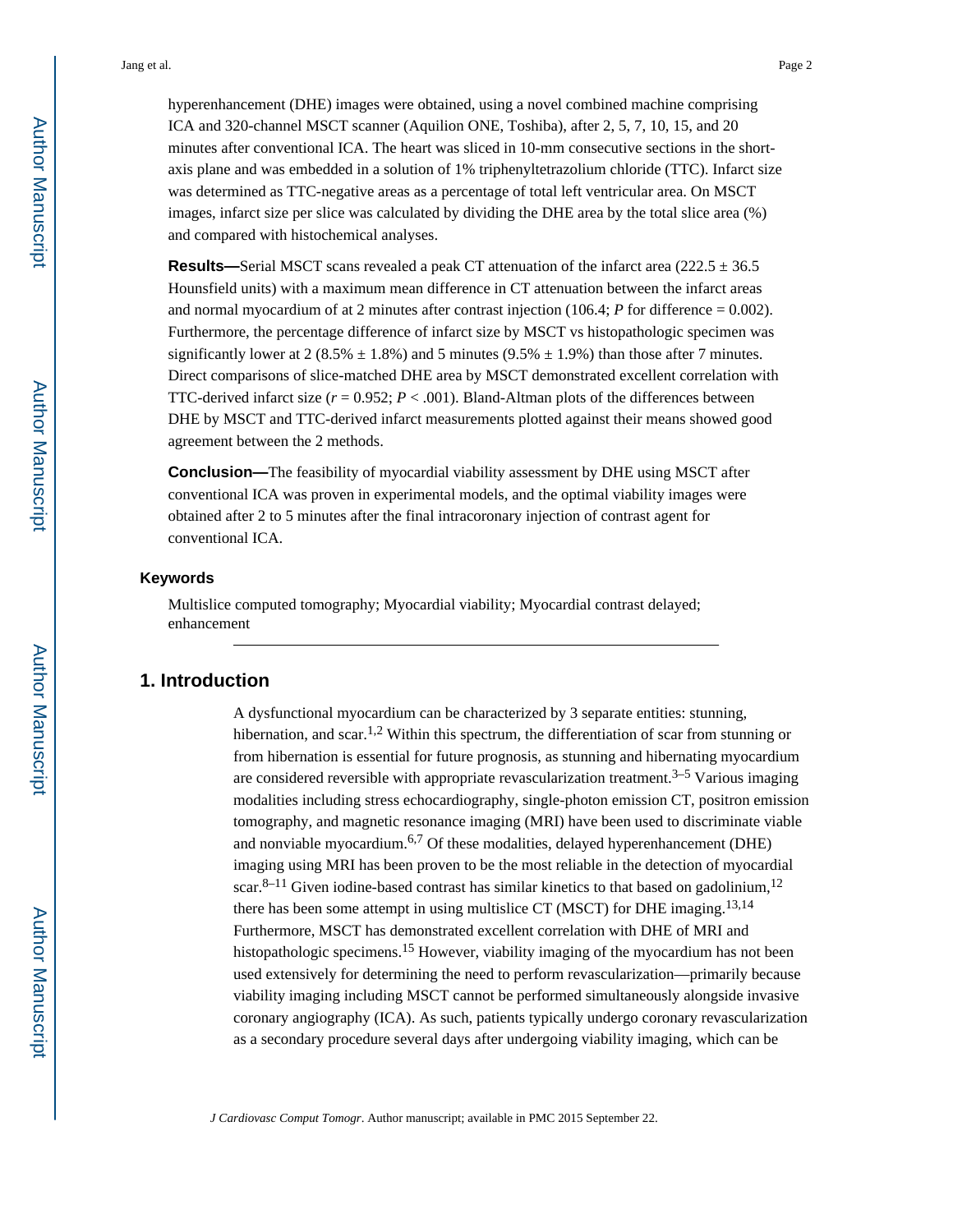time-consuming and impractical, and the patient may also be prone to potential side effects from the use of additional intravenous contrast agents.<sup>16</sup>

Recently, Sato et al demonstrated that myocardial viability imaging using DHE by MSCT could be obtained immediately after percutaneous coronary intervention (PCI) without additional use of intravenous contrast.<sup>17</sup> A drawback of that study, however, was that patients' cardiac MSCT scans were performed after coronary revascularization; hence, these study findings are not applicable for determining coronary revascularization. Nevertheless, these observations imply that DHE imaging by MSCT after ICA without additional contrast use may be useful in overcoming some of the current limitations surrounding viability imaging. In this investigation, we therefore studied the feasibility of myocardial viability assessment, concurrent with diagnostic ICA, for the guidance of coronary revascularization using a novel hybrid system comprising ICA and MSCT.

# **2. Materials and methods**

#### **2.1. Animal model preparation**

The study complied with the regulations of the animal care committee of the Cardiovascular Product Evaluation Center, Yonsei University, and the National Institutes of Health publication of "The 1996 Guide for the Care and Use of Laboratory Animals."18 In all, 14 Yucatan miniature swine models (female; age, 3 months; weight, 28–30 kg) were enrolled for the present study. The pigs were initially sedated with tiletamine and zolazepam (Zoletil 50; Virbac, Carros, France) 5 mg/kg and xylazine (Rompun; Bayer Korea, Seoul, South Korea) 2 mg/kg and then intubated. Anesthesia was maintained with 1% to 1.5% isoflurane in 100% oxygen gas at a flow of 1.5 mL/minute and administered by the anesthesia machine with mechanical ventilation (Primus; Drager, Lubeck, Germany). Adequate anesthesia was confirmed by the absence of a limb withdrawal reflex. Monitoring by limb-lead electrocardiography (ECG) was performed throughout the operation with polygraph. Before procedures, ketorolac (5 mg/kg) was administered intramuscularly to relieve pain and prevent inflammation. This protocol was used for the creation of myocardial infarction, ICA, and MSCT image acquisitions.

#### **2.2. Creation of myocardial infarction**

The experimental swine model was placed in a dorsal recumbency, and the incision site was prepared aseptically with standard Betadine (Betadine, Korea Pharma, Seoul, Korea) and alcohol scrub. Fifteen minutes before balloon occlusion, all swine received 300-mg amiodarone to lower the risk of ventricular fibrillation. After placement of a 6F introducer sheath in the right carotid artery by surgical cut down, each animal received a single dose of heparin (200 U/kg) and bretylium tosylate (2.5 mg/kg). Under fluoroscopic guidance (INFX-8000V; Toshiba), a 6F Judkins left guiding catheter (Cordis; Johnson and Johnson) was positioned in the left coronary ostium. After the intracoronary administration of nitroglycerin (200 μg), coronary angiography was determined by cine-radiography to demonstrate left anterior descending (LAD) artery patency (Fig. 1). A  $3.0 \times 15$ -mm angioplasty balloon (Medtronic) was then positioned immediately distal to the first diagonal LAD vessel and inflated to normal pressure, which was dependent on its compliance chart to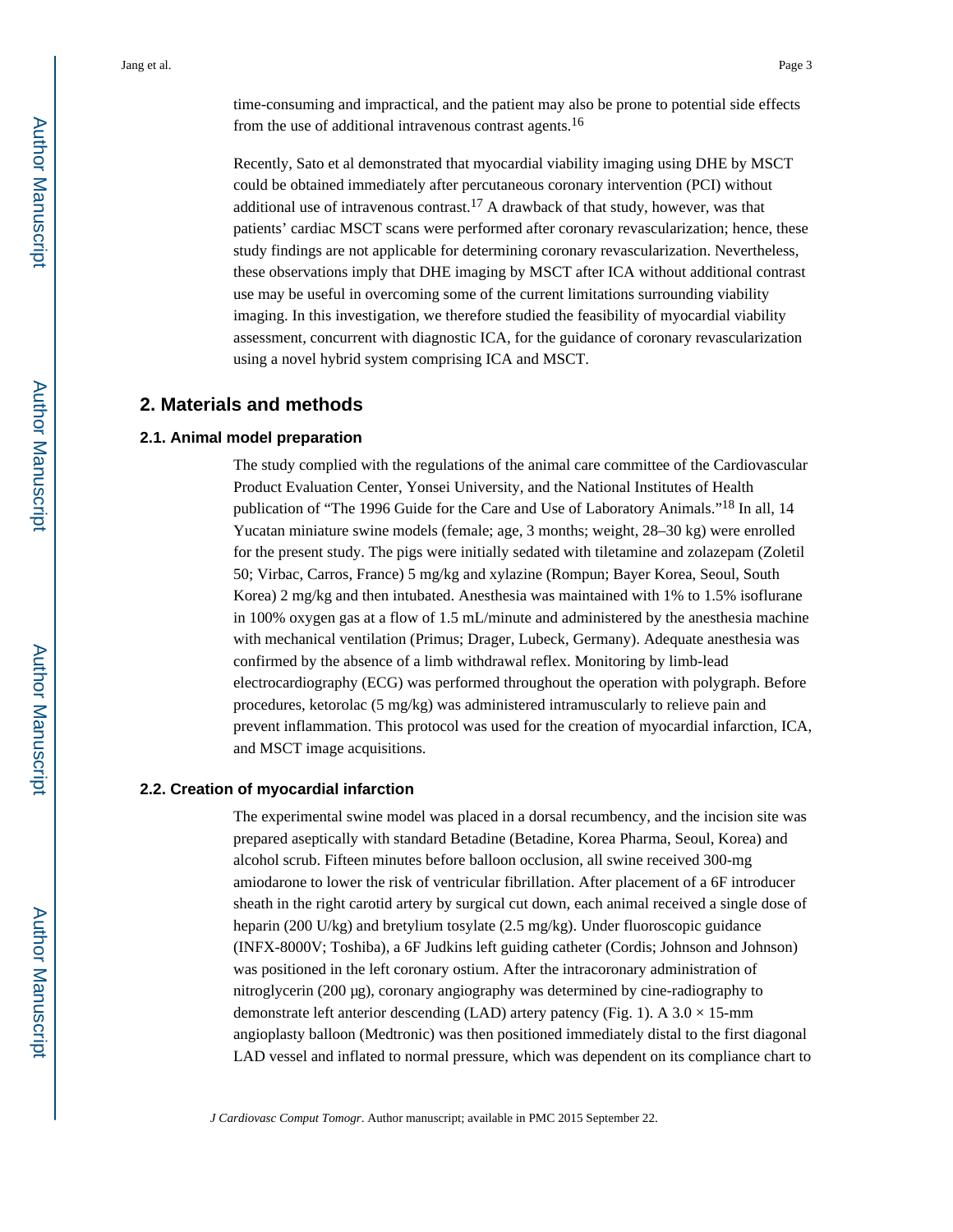achieve vessel occlusion for a period of 90 minutes, followed by reperfusion. Animals were monitored until full recovery and then were returned to housing.

#### **2.3. Imaging data acquisition for MSCT after conventional ICA**

Two weeks after inducing myocardial infarction, ICA and MSCT were performed. Swine were anesthetized as described previously. Coronary angiography and acquisition of MSCT viability imaging were performed using a novel cardiovascular interventional therapeutic CT (CVIT-CT) system, which allowed for the acquisition of coronary angiography and MSCT consecutively (Fig. 2). Before ICA procedures, a noncontrast MSCT image was obtained for the purpose of acting as a control. For ICA procedures, a CVIT-CT system was set to coronary angiography mode. To mimic clinical ICA procedures, routine coronary angiography images for the left coronary artery were obtained in right anterior oblique caudal, right anterior oblique cranial, anterior-posterior cranial, left anterior oblique cranial, and left anterior oblique caudal views, as well as anterior-posterior caudal. A total of 24 mL (4 mL per each view) contrast agent (Iomeron 400 mg/mL; Bracco, Milan, Italy) was injected intracoronary during routine ICA. After obtaining the ICA images, the CVIT-CT system was switched to MSCT acquisition mode. MSCT images were acquired using a prospective ECG-gated 320-channel scanner (Aquilion ONE; Toshiba Medical Systems, Otawara, Japan) with the following characteristics: collimation and slice thickness, 0.5 mm; reconstruction increment, 0.3 mm; reconstruction field of view, 109 to 123 mm; reconstruction kernel, FC43; reconstruction algorithm, adaptive iterative dose reduction 3D; tube rotation time, 0.35 seconds; tube voltage, 120 kVp; current, 550 mA; and prospective ECG gating, 75% R-R interval. We assessed intracoronary-injected contrast agent kinetics by tracking signal intensity of the infarct region and remote myocardial region (adjacent left ventricular free wall and mid-ventricular septum) over a duration of 20 minutes. To explore the contrast wash-in and wash-out kinetics and determine optimal image acquisition timing for DHE after intracoronary contrast injection by time delay between contrast injection and MSCT image acquisition, all MSCT scans were performed at 2, 5, 7, 10, 15, and 20 minutes after last intracoronary contrast injection, and each image was compared with histopathologic specimens. Reconstructed images were then transferred to a commercially available workstation (Vitrea fX 6.4; Toshiba Medical Systems, Otawara, Japan) for subsequent analyses.

#### **2.4. Histopathologic specimen preparation and interpretation**

The heart was removed immediately after image acquisition for sectioning and staining. The heart was sliced in 10-mm consecutive sections in the short-axis plane. To obtain a viability staining, sliced myocardia were embedded in 1% of 2, 3, 5-triphenyltetrazolium chloride (TTC) solution (Sigma-Aldrich; St. Louis, MO) at 37° C for 15 minutes, followed by fixation in a buffered 4.5% formalin solution for 20 minutes. For histopathologic specimen analysis, all slices showing myocardial scar by TTC staining were digitally photographed for further investigation. Infarct size was defined as TTC-negative area by hand planimetry for each myocardial slice and expressed as an area ratio (%) for each section using ImageJ platform (ImageJ version 1.36b; National Institutes of Health, Bethesda, MD). The area of myocardial infarction of the histopathologic specimen was measured independently from MSCT images.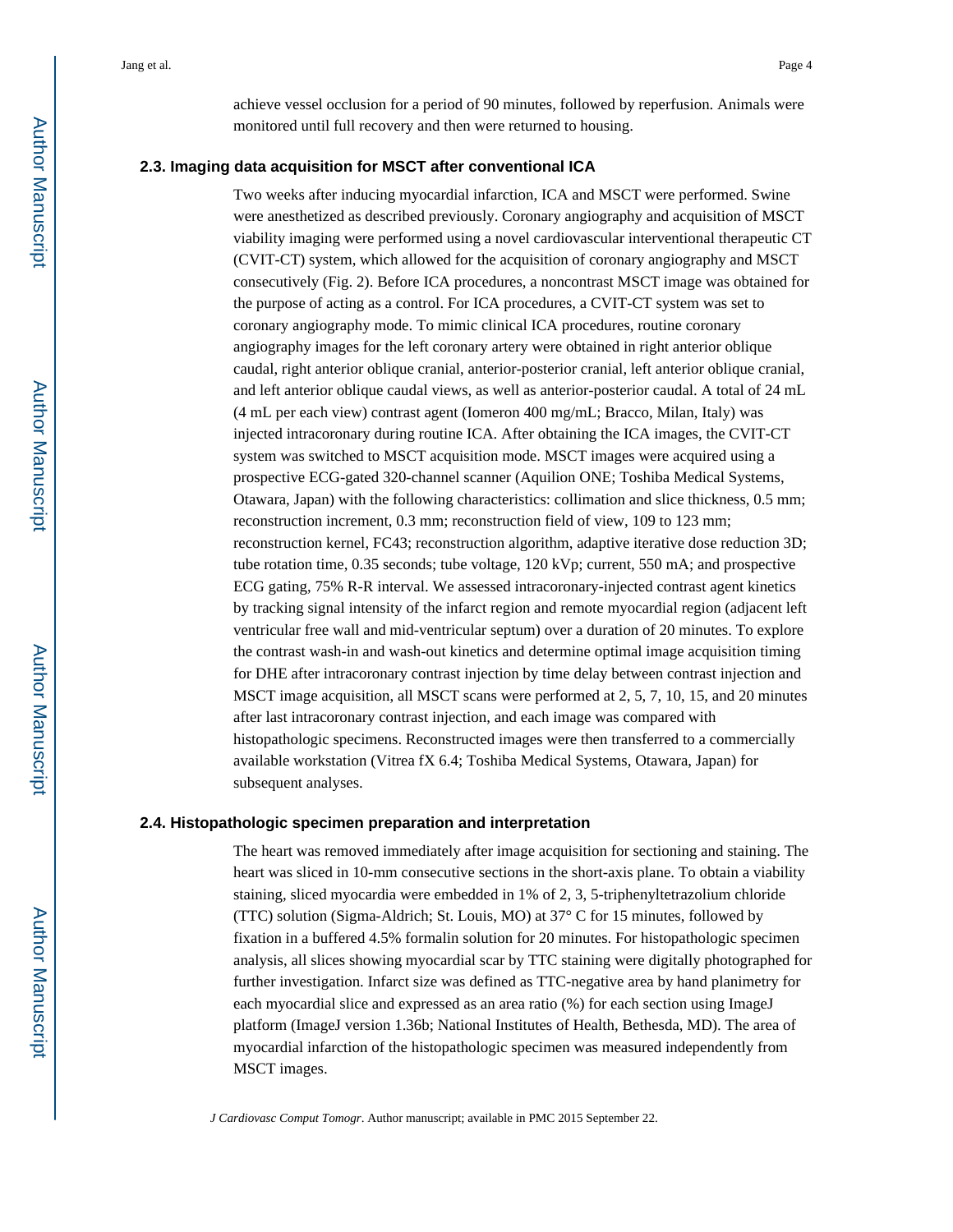#### **2.5. Image data analysis**

For MSCT image analyses, multiplanar reconstructions of axial slices were coregistered using anatomic landmarks by an independent investigator who did not further participate in MSCT analysis (Fig. 3).<sup>13,19–21</sup> Thereafter, 2 experienced readers, who were level III equivalent and/or board certified in cardiovascular  $CT<sub>1</sub><sup>22</sup>$  were blinded to histopathologic specimen results, analyzed the MSCT images. To quantify infarct size in each matched short-axis slice, the endocardial and epicardial contours of the left ventricle and the contours of the delayed enhancement were manually measured repeatedly. Mean values from those measurements were used for further calculations. The presence of an infarct size in an MSCT image was defined as the delayed enhancement area for each matched short-axis slice and expressed as a percentage of the area of the total left ventricular wall at each slice. The percentage difference in infarct size by MSCT compared with histopathologic specimen at each time point was defined as the difference between the infarct size in MSCT and histopathologic specimen divided by the infarct size by a histopathologic specimen.

#### **2.6. Statistical methods**

For the MSCT images, the interobserver reliability in the measurement of the infarct size was assessed by means of the intraclass correlation coefficient (2-way random, single measure).23 The CT attenuation differences between infarct tissue and remote normal myocardium at each time point were compared using paired *t* test. The infarct size measurement errors of MSCT over time were compared using repeated measures 1-way analysis of variance with Bonferroni correction for post hoc analyses. The agreement and correlation between infarct size assessed with MSCT and histopathology were evaluated with Bland-Altman analysis and the Pearson correlation coefficient, respectively. All tests were 2-sided, and  $P < 0.05$  was regarded as statistically significant. Statistical analyses were performed using SAS (version 9.2; SAS Institute Inc., Cary, NC).

# **3. Results**

Among 14 swine models, 2 pigs expired because of persistent ventricular fibrillation during the creation of a myocardial infarction. Thus, multidetector CT images and histopathologic images were obtained in a total of 12 pigs.

#### **3.1. Optimal image acquisition timing for DE imaging after CAG**

As illustrated in Fig. 4, myocardial delayed scan images were obtained serially at 2, 5, 7, 10, 15, and 20 minutes. MSCT identified a peak CT attenuation of the infarct area (222.5  $\pm$  36.5 HU) and normal myocardium (116.1  $\pm$  45 HU; Fig. 3A and B), with a maximum mean difference in CT attenuation between the infarct areas and normal myocardium of 106.4 at 2 minutes after contrast injection ( $P$  for difference  $= 0.002$ ). Contrasts were subsequently washed out and the attenuation difference between infarct and normal myocardium was decreased to  $65.7 \pm 23.6$  HU at 5 minutes (*P* for difference compared with normal myocardium  $= 0.003$ ). The statistical significance of differences in CT attenuation between infarct area and remote normal myocardium was observed up until 15 minutes after the last intracoronary contrast injection.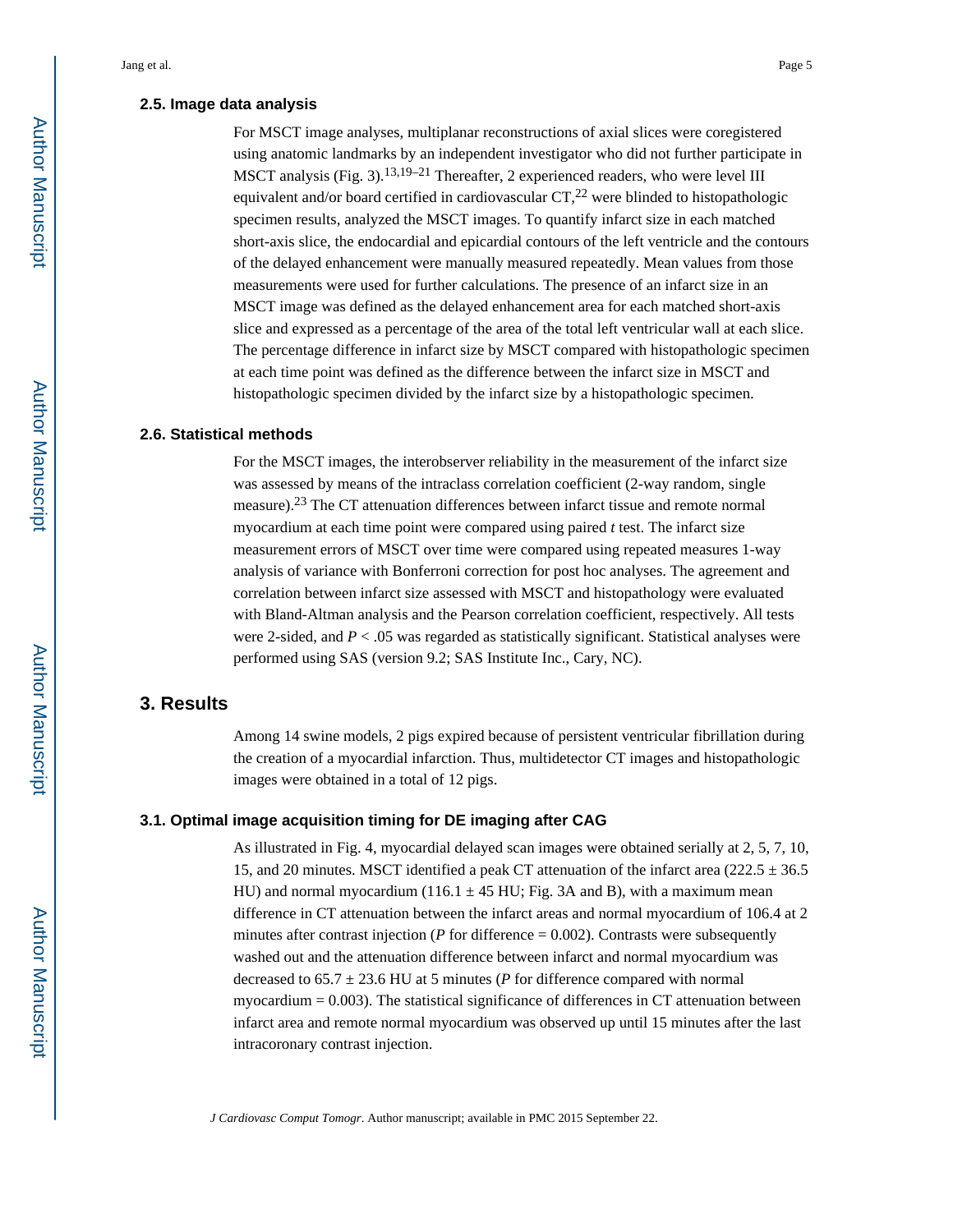We calculated the percentage difference in infarct size by MSCT compared with histopathologic specimen at each time point between 2 and 20 minutes to investigate the accuracy of MSCT infarct measures over time (Fig. 5). Mean percentage difference in infarct size by MSCT appeared to increase with time from the last intracoronary contrast injection to the MSCT image acquisition  $(P = .035)$ , repeated measurement analysis of variance). Compared with the mean percentage difference at 2 minutes (8.5%  $\pm$  1.8%), the mean percentage difference at 5 minutes ( $9.5\% \pm 1.9\%$ ) did not differ materially ( $P = .580$ ). However, the mean percentage differences vs histopathologic specimen increased significantly from 7, 10, 15, and 20 minutes (eg,  $24.1\% \pm 8.2\%$ ,  $30.0\% \pm 13.3\%$ ,  $25.2\% \pm 13.3\%$ 17.4%, and 59.9%  $\pm$  12.7%, respectively) when compared with 2-minute postintracoronary contrast injection (all  $P < .05$ ).

# **3.2. Comparison of the size of hyperenhanced regions on MSCT and TTC-stained area of histopathologic specimen**

On the basis of the previously mentioned study findings and also considering the feasibility in the clinical setting to allow transition time from ICA to MSCT acquisition, we used the infarct measurement result at 5 minutes to test for further agreement between MSCT and histopathologic specimens. Interobserver variability for identification of infarct size between 2 experienced readers for MSCT images was intraclass correlation coefficient = 0.93 (95% confidence interval, 0.87–0.97). Direct comparisons of reconstructed slice-matched DHE area measured by MSCT after ICA demonstrated excellent correlation with TTC-derived infarct size in histopathologic specimens (*r* = 0.952; 95% confidence interval, 0.904–0.976; *P* < .001; Fig. 6A). Finally, Bland-Altman plots of the difference between DHE by MSCT and TTC-derived infarct measurements plotted against their means (Fig. 6B) demonstrated good agreement between the 2 methods.

# **4. Discussion**

In this experimental study involving swine models, we set out to determine the feasibility of myocardial viability assessment by ascertainment of delayed-enhancement MSCT after conventional ICA without additional contrast agent use. The major finding was that myocardial viability assessment using DHE area measured by MSCT between 2- and 5 minute duration after conventional ICA displayed excellent agreement with infarct size as measured by histochemical staining.

The importance of a viability assessment using various imaging modalities for determination of revascularization treatment is well documented.<sup>24,25</sup> Given the available data, current guidelines suggest viability evaluation in patients with left ventricular dysfunction and who are known to be amenable to revascularization is appropriate.26 As a surprise, however, viability imaging has not been widely used in the clinical setting. One plausible explanation for its lack of use in the clinical setting to date is that it has remained a challenge to conduct viability imaging simultaneously with ICA. Current procedures after diagnosis of obstructive coronary artery disease by ICA indicate patients should undergo the following costly and time-consuming steps: (1) being discharged from the catheterization laboratory; (2) waiting for scheduling a viability imaging test; (3) undergoing a viability test; (4)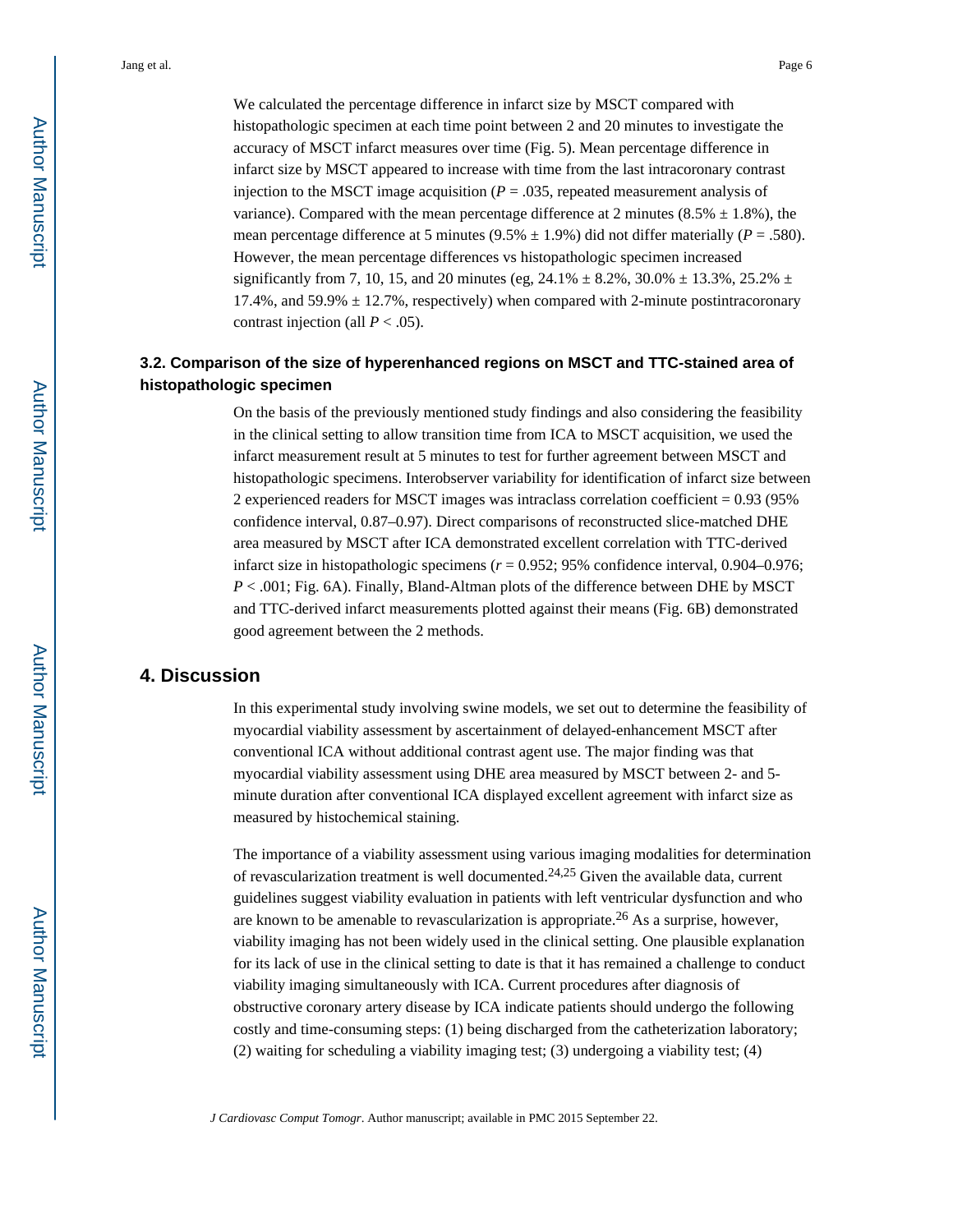waiting for the viability imaging results; and (5) if necessary, revisiting the catheterization laboratory to undergo a secondary revascularization procedure. Furthermore, another reason that could influence the physicians' decision to use viability imaging for determining revascularization is the additional use of contrast agent required. Indeed, contrast agents required to perform an MSCT or MRI could expose the patient to potential risks including nephrotoxicity or nephrogenic systemic fibrosis.<sup>16</sup> Although it bears mentioning, these potential side effects are more common in patients with renal dysfunction, which is prevalent in patients who are referred for viability imaging.<sup>27</sup>

Foremost, the present study demonstrates that viability assessment using a novel hybrid CVIT-CT system can likely overcome these limitations. On background of present study data, the CVIT-CT system permitted accurate viability assessment without additional contrast agent administration almost concurrent with ICA. Importantly, optimal viability images were obtained after 2 to 5 minutes after the final intracoronary injection of contrast agent for conventional ICA, which is fitting with prior intravenous injection viability studies.28 Conversely, the accuracy of viability assessment after intracoronary injection diminished after 7 minutes, demonstrating that the wash-out of contrast occurred at a more rapid rate than that observed under intravenous injection.<sup>28–30</sup> Hence, quick acquisition (ie, approximately 5 minutes duration) of DHE imaging by MSCT is an important component for the accurate assessment of myocardial viability, especially when using the method described in the present study.

Moving forward, we suggested the conceptual framework (Fig. 7) that provides a stepwise, timed approach for image acquisition and interpretation process in patients with suspected coronary artery disease and severe left ventricular dysfunction. If the patient has a coronary artery disease on ICA, the CVIT-CT system is immediately switched to MSCT acquisition mode and performs a viability scan within 5 minutes. An experienced radiologist or cardiologist will interpret the viability scan immediately after the scan and discuss with the interventionalist to perform revascularization based on the integrated information of ICA and viability imaging. This whole process can be completed within 20 minutes, and coronary revascularization can be performed immediately, eliminating, in part, any unnecessary time delay between ICA and intervention and the potential hazard from additional contrast agent use of MSCT or cardiac MRI. Forthcoming studies are needed to fully address the clinical utility, safety, and efficacy of this novel protocol.

#### **5. Limitations**

The present study only included subacute (2 weeks) experimentally produced infarcts in swine models. Thus, the feasibility of the current imaging acquisition protocol in an emergency coronary intervention or chronic myocardial infarction setting (ie,  $>2$  weeks) remains to be determined. In addition, the present study was performed using reopened arteries at the time of contrast injection and MSCT image acquisition. In the clinical myocardial infarction setting, the artery may be closed at the time of contrast injection, and the enhancement quality and timing may differ. Forthcoming studies aimed at exploring the contrast kinetics and delayed-enhancement qualities in obstructed arteries appear necessary. Finally, given the design and nature of the present study protocol, myocardial viability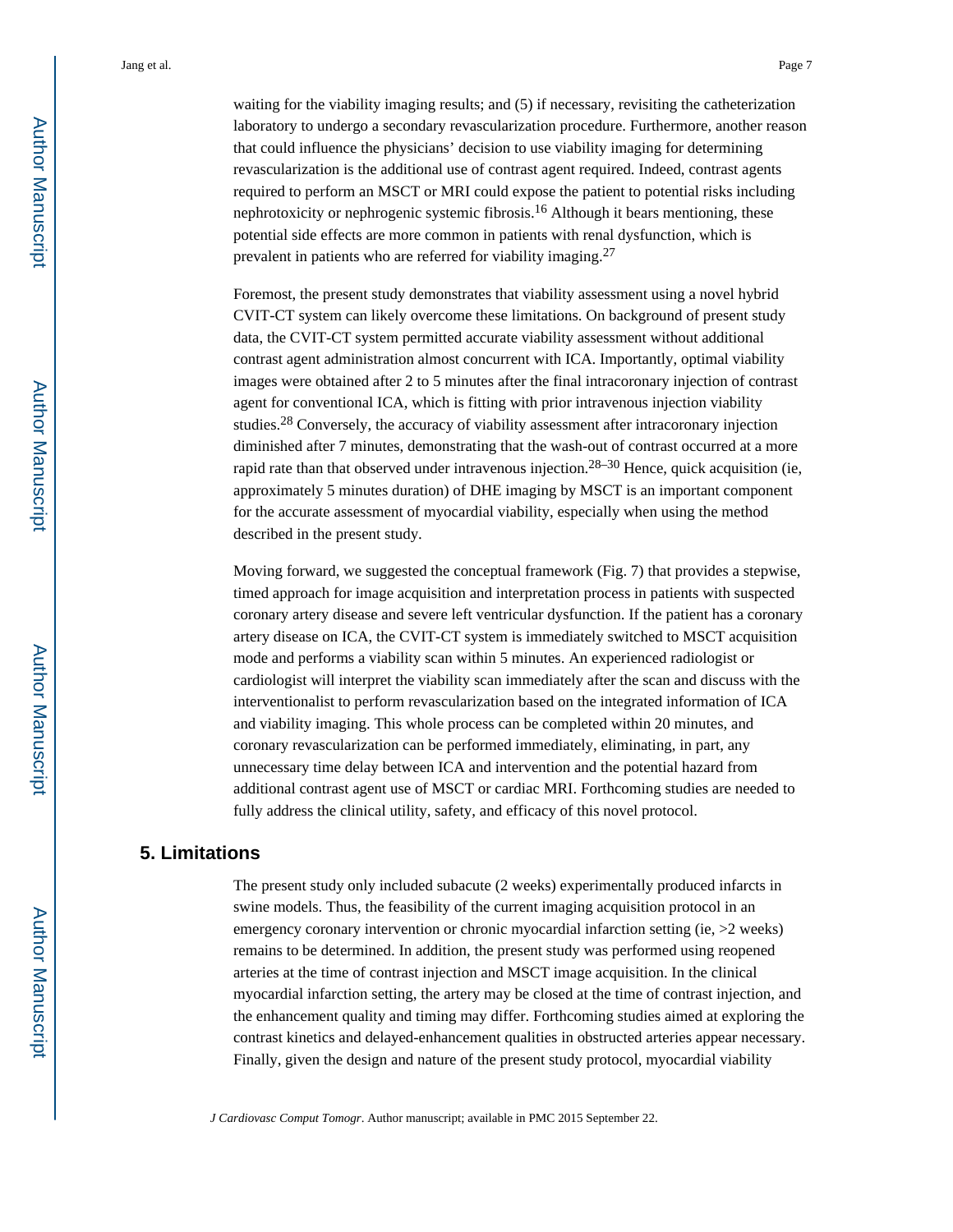imaging could not be acquired between 0 and 2 minutes after administration of the contrast agent. Additional studies investigating the wash-in and wash-out kinetics of intracoronary contrast administration are required.

# **6. Conclusion**

In the current investigation, the feasibility of myocardial viability assessment by DHE using MSCT after conventional ICA was proven in an experimental swine model. Forthcoming studies are now warranted to address the safety, utility, and validity of concurrent ICA and MSCT within the clinical setting.

## **Acknowledgments**

The content is solely the responsibility of the authors and does not necessarily represent the official views of the National Institutes of Health.

**Support:** Research reported in this publication was supported by the National Heart, Lung, and Blood Institute, National Institutes of Health (Bethesda, Maryland) under award number R01 HL115150. This work was supported by the IT R&D program of MSIP/KEIT (10044910, Development of Multimodality Imaging and 3D Simulation-Based Integrative Diagnosis-Treatment Support Software System for Cardiovascular Diseases). This study was also funded, in part, by a generous gift from the Dalio Institute of Cardiovascular Imaging (New York, NY) and the Michael Wolk Foundation (New York, NY).

# **REFERENCES**

- 1. Chareonthaitawee P, Gersh BJ, Araoz PA, Gibbons RJ. Revascularization in severe left ventricular dysfunction: the role of viability testing. J Am Coll Cardiol. 2005; 46:567–574. [PubMed: 16098417]
- 2. Shah BN, Khattar RS, Senior R. The hibernating myocardium: current concepts, diagnostic dilemmas, and clinical challenges in the post-STICH era. Eur Heart J. 2013; 34:1323–1336. [PubMed: 23420867]
- 3. Gerber BL, Rousseau MF, Ahn SA, et al. Prognostic value of myocardial viability by delayedenhanced magnetic resonance in patients with coronary artery disease and low ejection fraction: impact of revascularization therapy. J Am Coll Cardiol. 2012; 59:825–835. [PubMed: 22361403]
- 4. Knuesel PR, Nanz D, Wyss C, et al. Characterization of dysfunctional myocardium by positron emission tomography and magnetic resonance: relation to functional outcome after revascularization. Circulation. 2003; 108:1095–1100. [PubMed: 12939229]
- 5. Schinkel AF, Bax JJ, Poldermans D, Elhendy A, Ferrari R, Rahimtoola SH. Hibernating myocardium: diagnosis and patient outcomes. Curr Probl Cardiol. 2007; 32:375–410. [PubMed: 17560992]
- 6. Allman KC, Shaw LJ, Hachamovitch R, Udelson JE. Myocardial viability testing and impact of revascularization on prognosis in patients with coronary artery disease and left ventricular dysfunction: a meta-analysis. J Am Coll Cardiol. 2002; 39:1151–1158. [PubMed: 11923039]
- 7. Allman KC. Noninvasive assessment myocardial viability: current status and future directions. J Nucl Cardiol. 2013; 20:618–637. quiz 638–619. [PubMed: 23771636]
- 8. Nandalur KR, Dwamena BA, Choudhri AF, Nandalur MR, Carlos RC. Diagnostic performance of stress cardiac magnetic resonance imaging in the detection of coronary artery disease: a metaanalysis. J Am Coll Cardiol. 2007; 50:1343–1353. [PubMed: 17903634]
- 9. Kim RJ, Fieno DS, Parrish TB, et al. Relationship of MRI delayed contrast enhancement to irreversible injury, infarct age, and contractile function. Circulation. 1999; 100:1992–2002. [PubMed: 10556226]
- 10. Kim RJ, Wu E, Rafael A, et al. The use of contrast-enhanced magnetic resonance imaging to identify reversible myocardial dysfunction. N Engl J Med. 2000; 343:1445–1453. [PubMed: 11078769]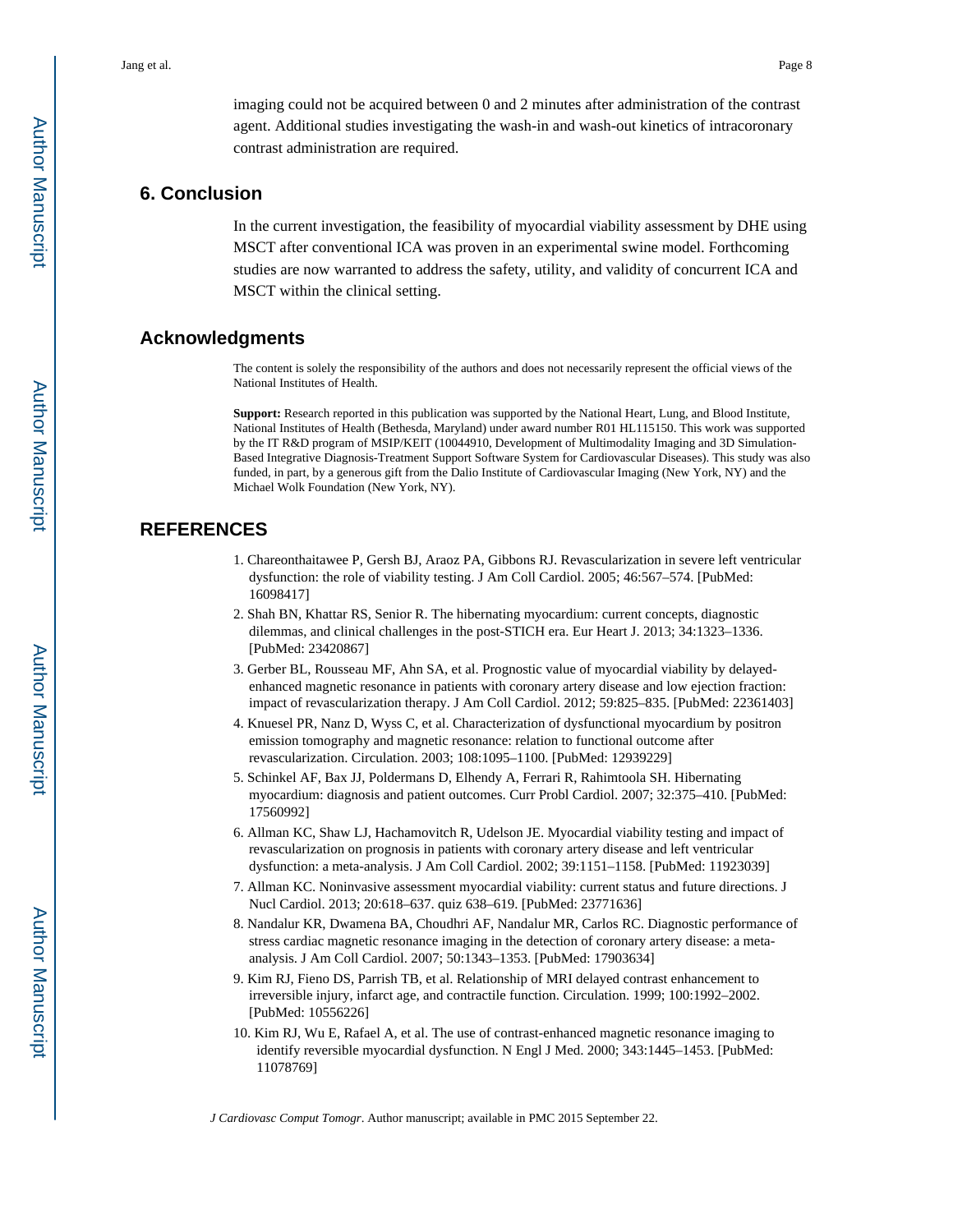- 11. Schwitter J, Wacker CM, Wilke N, et al. Investigators M-I. Superior diagnostic performance of perfusion-cardiovascular magnetic resonance versus SPECT to detect coronary artery disease: the secondary endpoints of the multicenter multivendor MR-IMPACT II (Magnetic Resonance Imaging for Myocardial Perfusion Assessment in Coronary Artery Disease Trial). J Cardiovasc Magn Reson. 2012; 14:61. [PubMed: 22938651]
- 12. Klein C, Schmal TR, Nekolla SG, Schnackenburg B, Fleck E, Nagel E. Mechanism of late gadolinium enhancement in patients with acute myocardial infarction. J Cardiovasc Magn Reson. 2007; 9:653–658. [PubMed: 17578720]
- 13. Lardo AC, Cordeiro MA, Silva C, et al. Contrast-enhanced multidetector computed tomography viability imaging after myocardial infarction: characterization of myocyte death, microvascular obstruction, and chronic scar. Circulation. 2006; 113:394–404. [PubMed: 16432071]
- 14. Shapiro MD, Sarwar A, Nieman K, Nasir K, Brady TJ, Cury RC. Cardiac computed tomography for prediction of myocardial viability after reperfused acute myocardial infarction. J Cardiovasc Comput Tomogr. 2010; 4:267–273. [PubMed: 20580906]
- 15. Thilo C, Hanley M, Bastarrika G, Ruzsics B, Schoepf UJ. Integrative computed tomographic imaging of cardiac structure, function, perfusion, and viability. Cardiol Rev. 2010; 18:219–229. [PubMed: 20699669]
- 16. Broome DR, Girguis MS, Baron PW, Cottrell AC, Kjellin I, Kirk GA. Gadodiamide-associated nephrogenic systemic fibrosis: why radiologists should be concerned. AJR Am J Roentgenol. 2007; 188:586–592. [PubMed: 17242272]
- 17. Sato A, Nozato T, Hikita H, et al. Prognostic value of myocardial contrast delayed enhancement with 64-slice multidetector computed tomography after acute myocardial infarction. J Am Coll Cardiol. 2012; 59:730–738. [PubMed: 22340265]
- 18. Clark JD, Gebhart GF, Gonder JC, Keeling ME, Kohn DF. The 1996 guide for the care and use of laboratory animals. ILAR J. 1997; 38:41–48. [PubMed: 11528046]
- 19. Mahnken AH, Jost G, Bruners P, et al. Multidetector computed tomography (MDCT) evaluation of myocardial viability: intraindividual comparison of monomeric vs. dimeric contrast media in a rabbit model. Eur Radiol. 2009; 19:290–297. [PubMed: 18751712]
- 20. Buecker A, Katoh M, Krombach GA, et al. A feasibility study of contrast enhancement of acute myocardial infarction in multislice computed tomography: comparison with magnetic resonance imaging and gross morphology in pigs. Invest Radiol. 2005; 40:700–704. [PubMed: 16230902]
- 21. Baks T, Cademartiri F, Moelker AD, et al. Multislice computed tomography and magnetic resonance imaging for the assessment of reperfused acute myocardial infarction. J Am Coll Cardiol. 2006; 48:144–152. [PubMed: 16814660]
- 22. Raff GL, Abidov A, Achenbach S, et al. Society of Cardiovascular Computed Tomography. SCCT guidelines for the interpretation and reporting of coronary computed tomographic angiography. J Cardiovasc Comput Tomogr. 2009; 3:122–136. [PubMed: 19272853]
- 23. McGraw KO, Wong SP. Forming inferences about some intraclass correlation coefficients. Psychol Methods. 1996; 1:30–46.
- 24. Inaba Y, Chen JA, Bergmann SR. Quantity of viable myocardium required to improve survival with revascularization in patients with ischemic cardiomyopathy: a meta-analysis. J Nucl Cardiol. 2010; 17:646–654. [PubMed: 20379861]
- 25. D'Egidio G, Nichol G, Williams KA, et al. Investigators P- Increasing benefit from revascularization is associated with increasing amounts of myocardial hibernation: a substudy of the PARR-2 trial. JACC Cardiovasc Imaging. 2009; 2:1060–1068. [PubMed: 19761983]
- 26. Patel MR, White RD, Abbara S, et al. American College of Radiology Appropriateness Criteria C, American College of Cardiology Foundation Appropriate Use Criteria Task Force. 2013 ACCF/ACR/ASE/ASNC/SCCT/SCMR appropriate utilization of cardiovascular imaging in heart failure: a joint report of the American College of Radiology Appropriateness Criteria Committee and the American College of Cardiology Foundation Appropriate Use Criteria Task Force. J Am Coll Cardiol. 2013; 61:2207–2231. [PubMed: 23500216]
- 27. Beanlands RS, Nichol G, Huszti E, et al. Investigators P- F-18-fluorodeoxyglucose positron emission tomography imaging-assisted management of patients with severe left ventricular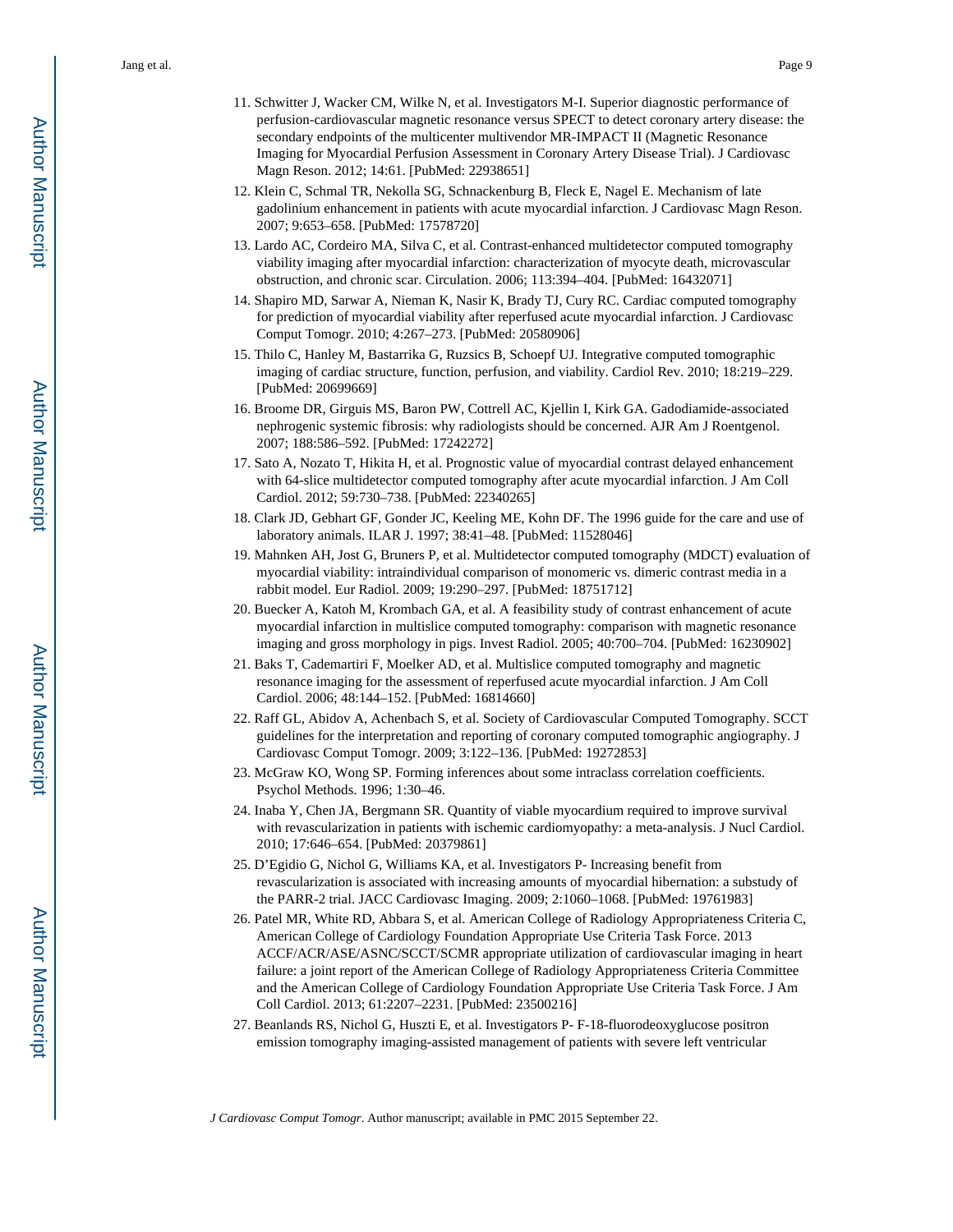dysfunction and suspected coronary disease: a randomized, controlled trial (PARR-2). J Am Coll Cardiol. 2007; 50:2002–2012. [PubMed: 17996568]

- 28. Gerber BL, Belge B, Legros GJ, et al. Characterization of acute and chronic myocardial infarcts by multidetector computed tomography: comparison with contrast-enhanced magnetic resonance. Circulation. 2006; 113:823–833. [PubMed: 16461822]
- 29. Baks T, Cademartiri F, Moelker AD, et al. Assessment of acute reperfused myocardial infarction with delayed enhancement 64-MDCT. AJR Am J Roentgenol. 2007; 188:W135–137. [PubMed: 17242218]
- 30. Deseive S, Bauer RW, Lehmann R, et al. Dual-energy computed tomography for the detection of late enhancement in reperfused chronic infarction: a comparison to magnetic resonance imaging and histopathology in a porcine model. Invest Radiol. 2011; 46:450–456. [PubMed: 21427592]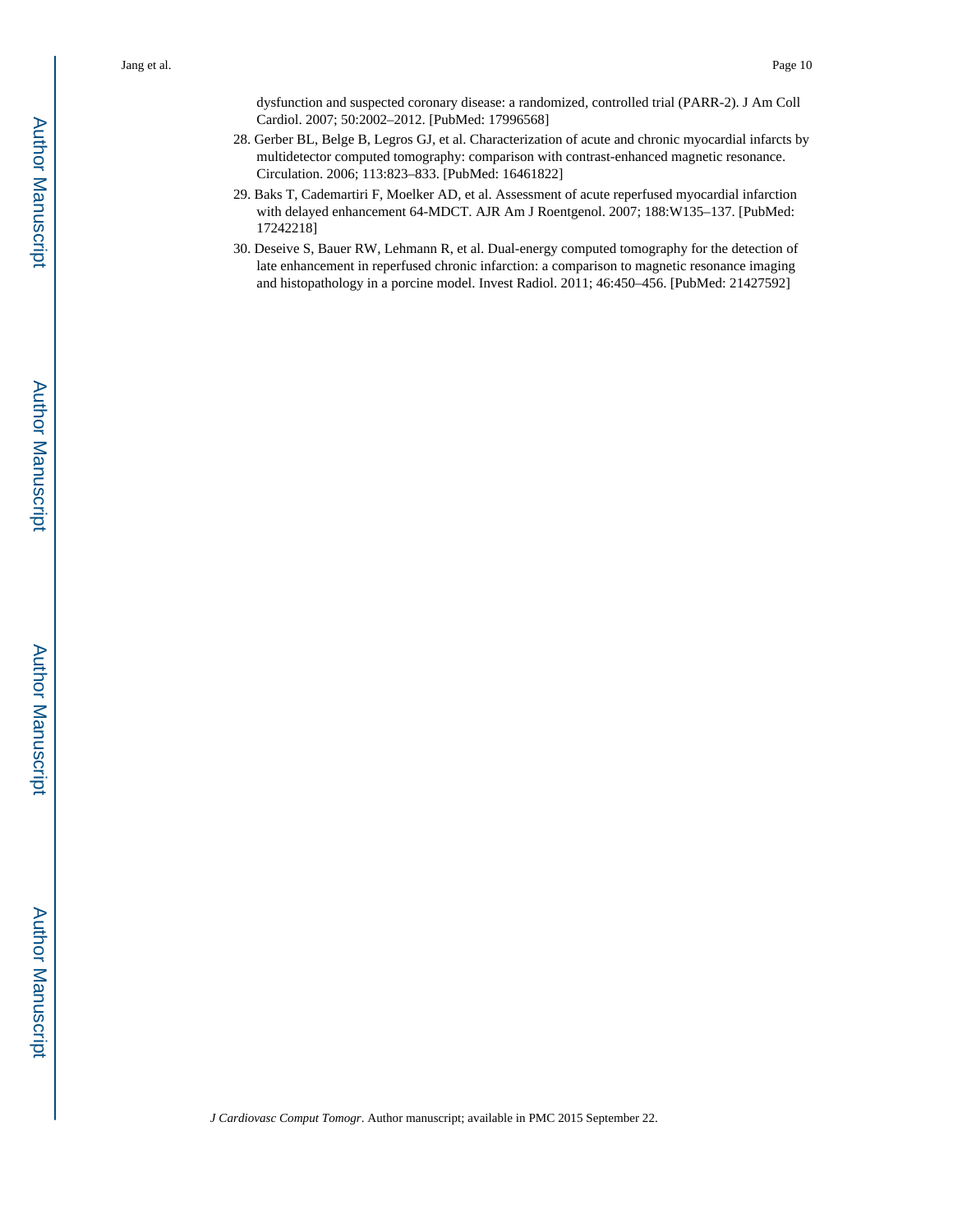

# **Fig. 1.**

Representative invasive coronary angiography images acquired before, during, and after balloon injury (white arrow) for creation of myocardial infarction.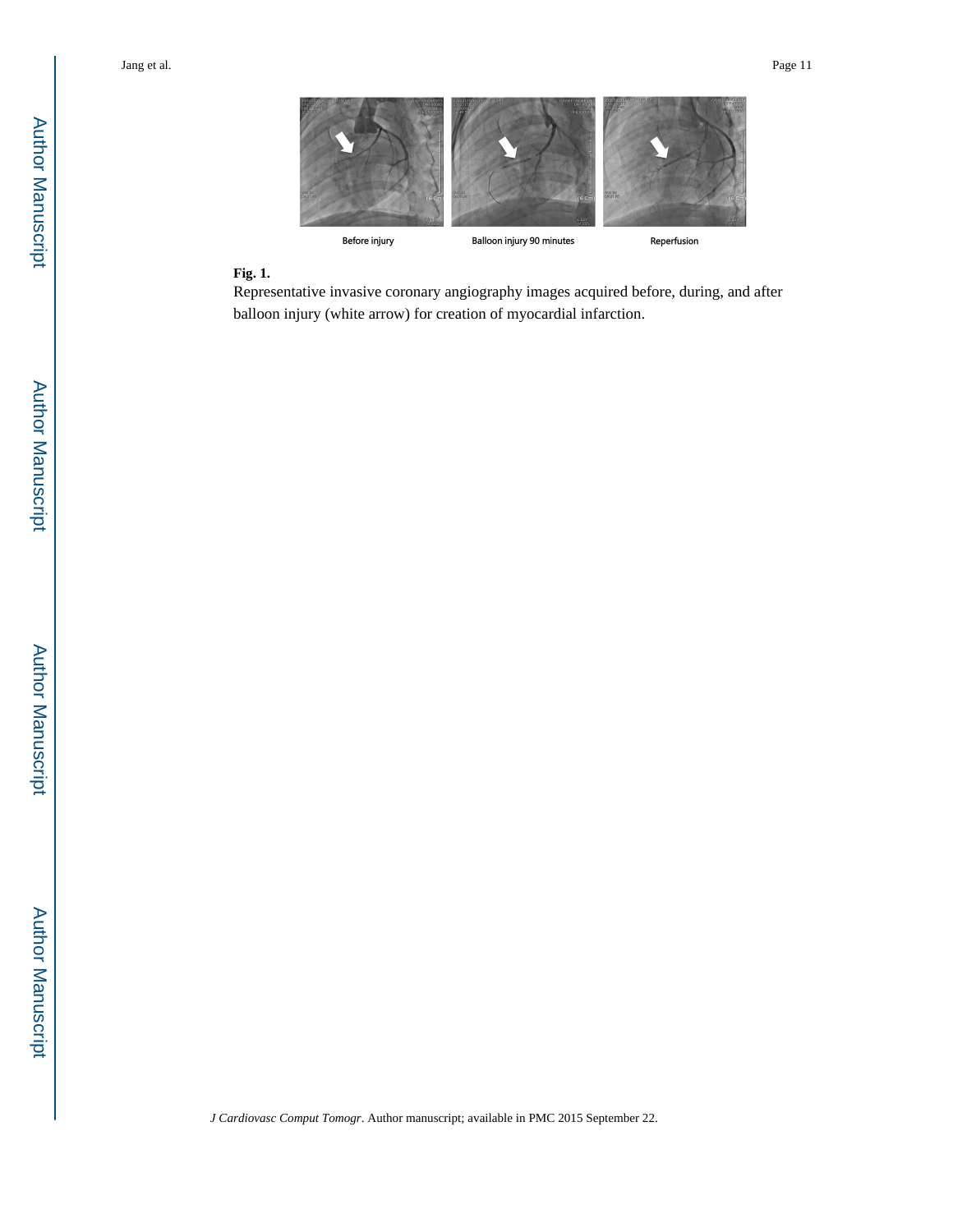

# Author ManuscriptAuthor Manuscript



#### **Fig. 2.**

Schematic illustration (A) and actual image (B) of a novel cardiovascular interventional therapeutic CT system for a consecutive acquisition of invasive coronary angiography and myocardial viability imaging by multislice CT.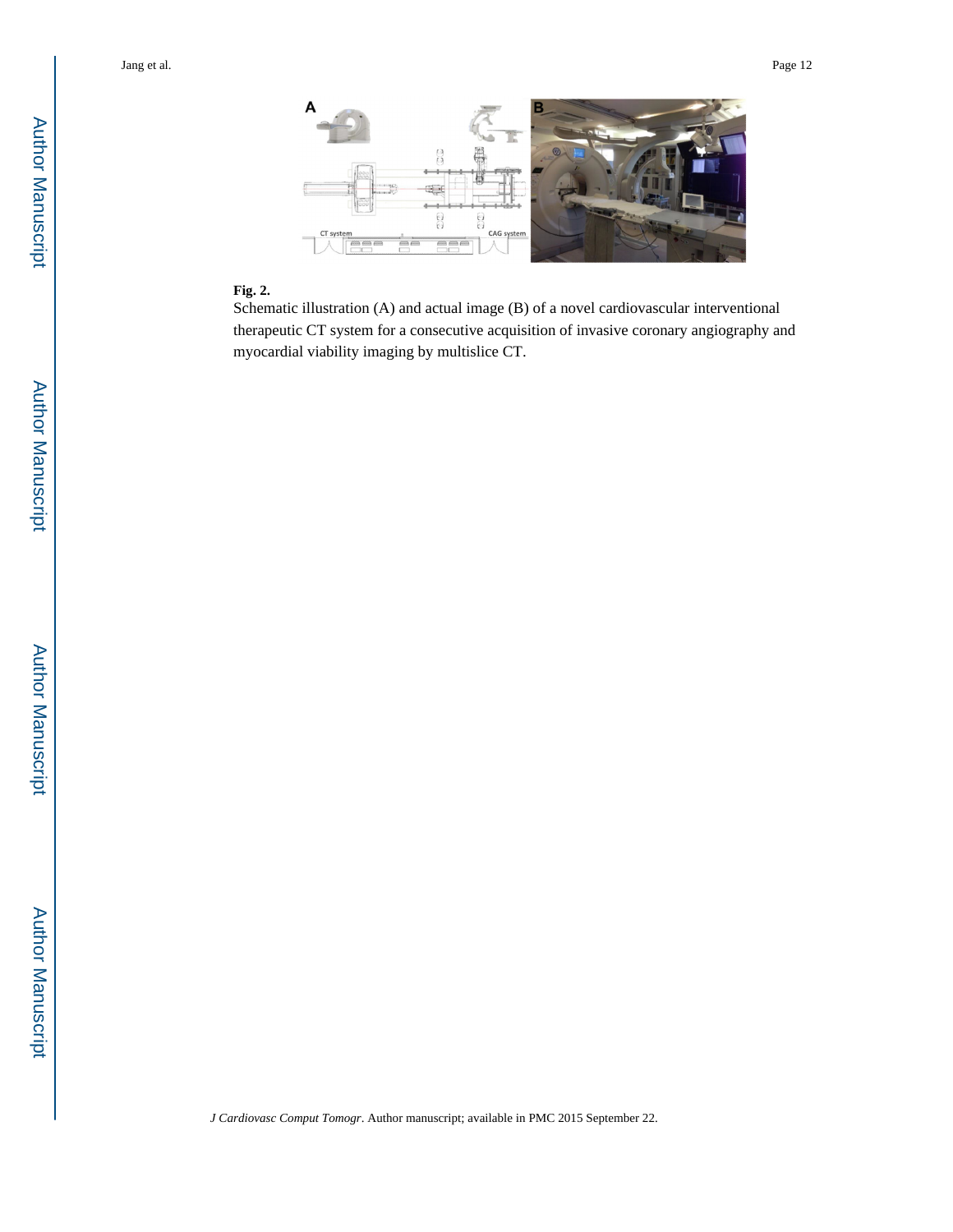

#### **Fig. 3.**

Examples of comparisons of histopathologic specimens and multislice CT images on the 4 swine models (A-D). The black and white arrows indicate TTC-stained area on histopathologic specimen and hyperenhanced regions on MSCT respectively.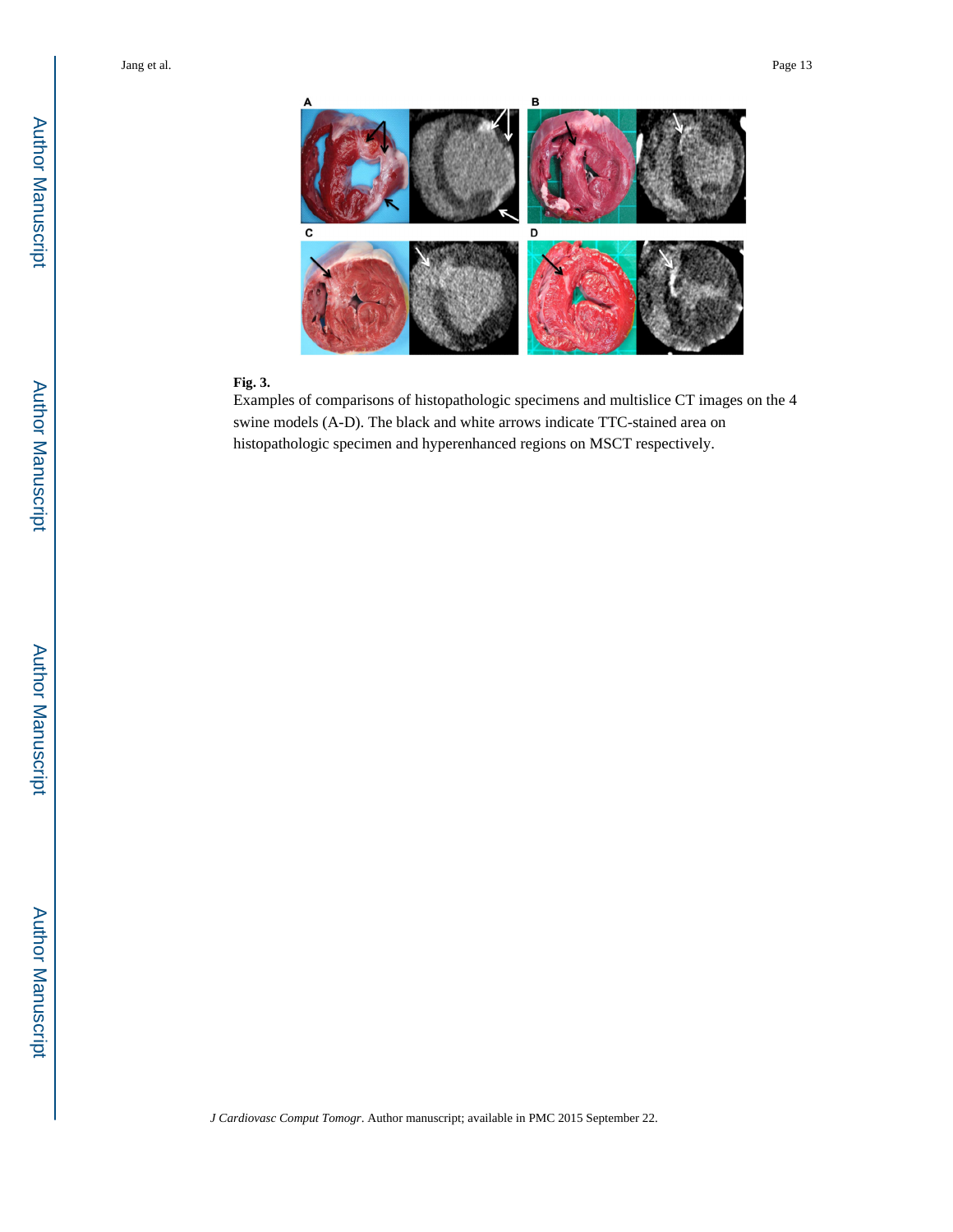

#### **Fig. 4.**

Time course of CT attenuation (Hounsfield unit [HU]) (A) in myocardial infarct (MI) tissue and remote normal myocardium (normal) and example of short-axis images (B) after intracoronary injection of iodine contrast for conventional invasive coronary angiography.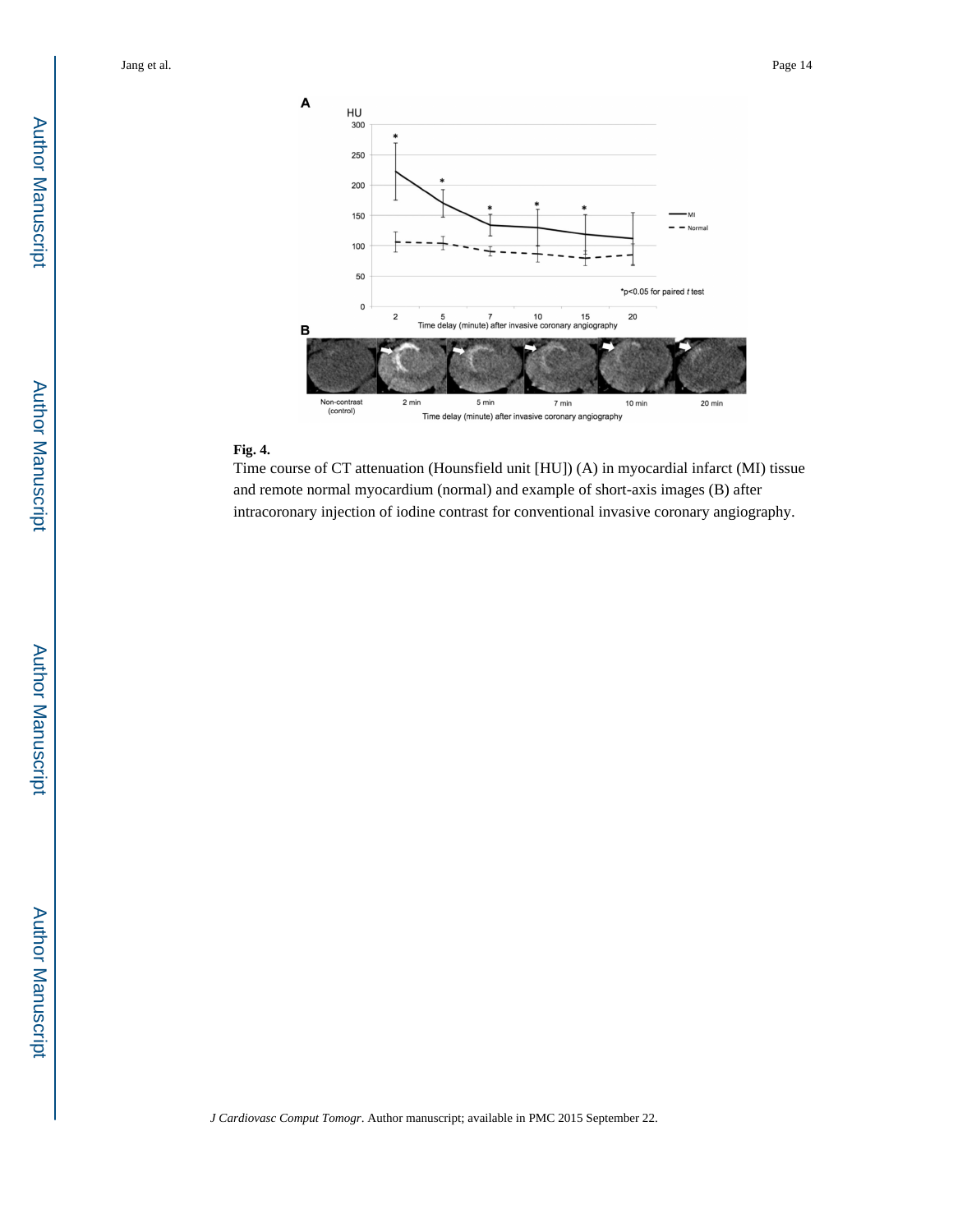

# **Fig. 5.**

The percentage difference in infarct size by multislice CT (MSCT) compared with histopathologic specimen at each time point after intracoronary contrast injection for conventional invasive coronary angiography.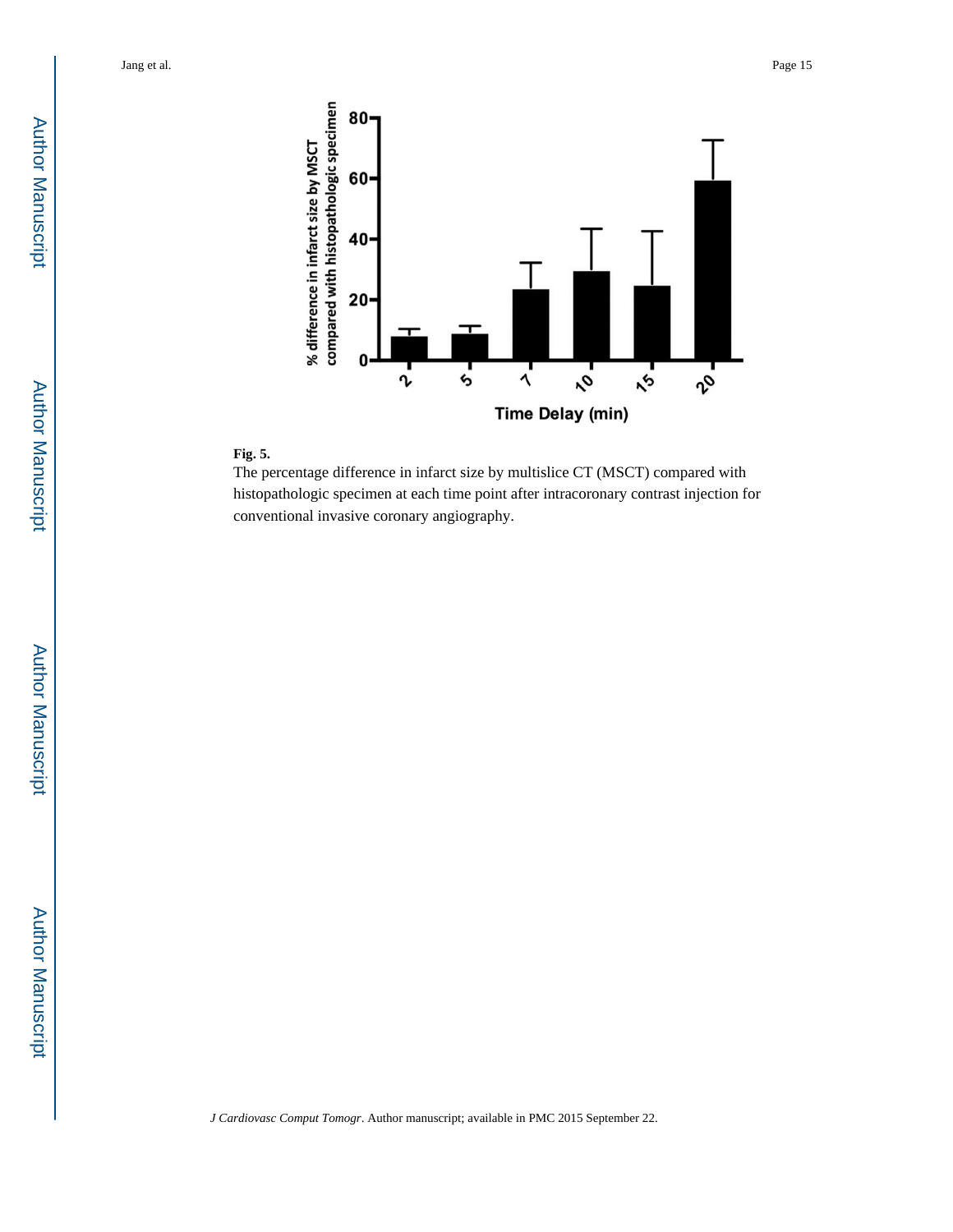